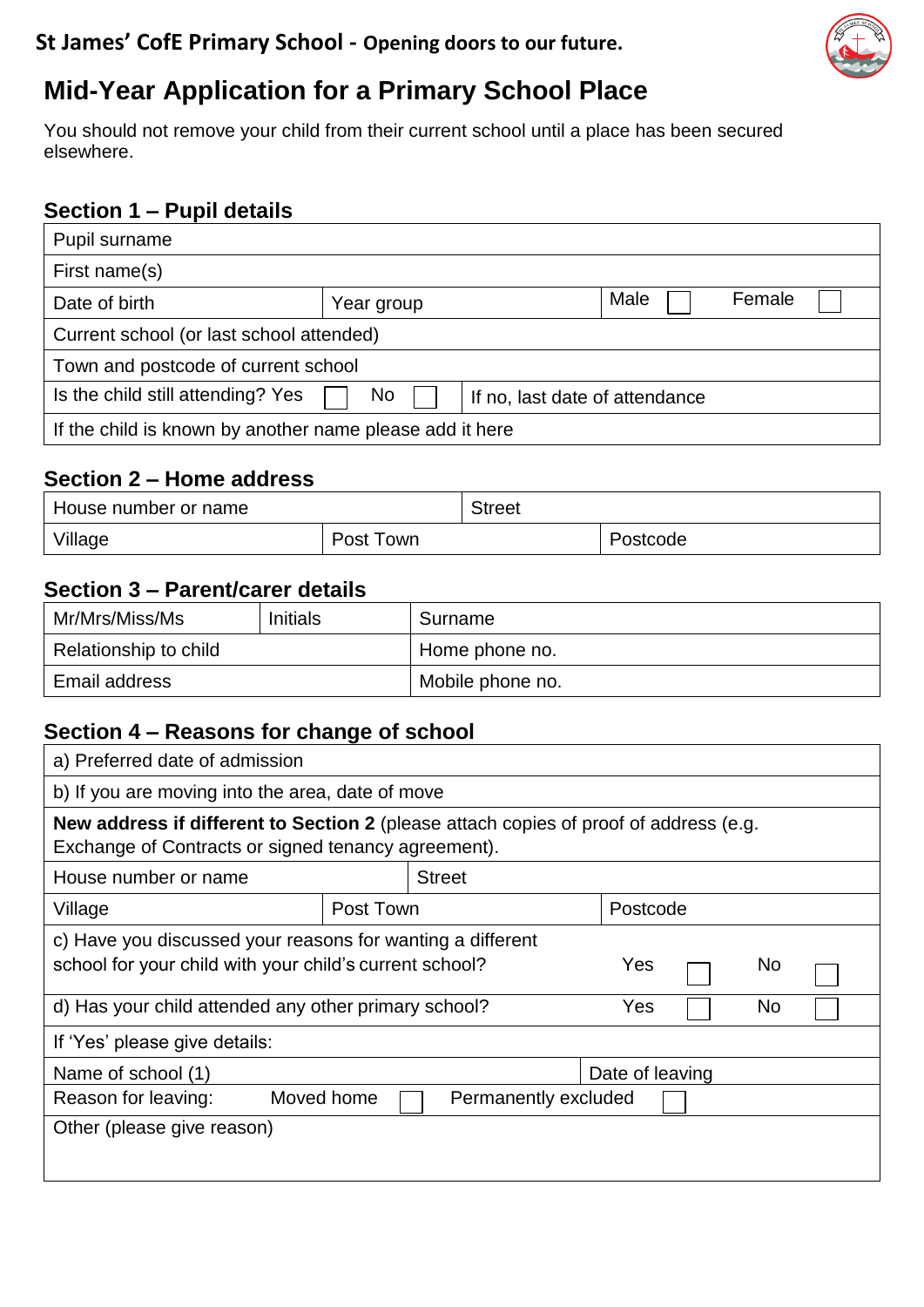### **St James' CofE Primary School - Opening doors to our future.**

| $t_{\rm G}$ |
|-------------|
|             |
|             |

| Name of school (2)         |            |  | Date of leaving      |  |
|----------------------------|------------|--|----------------------|--|
| Reason for leaving:        | Moved home |  | Permanently excluded |  |
| Other (please give reason) |            |  |                      |  |

#### **Section 5 – Other details**

| Is your child cared for by a Local Authority or is he/she a previously looked                          | $No$ $\vert$ $\vert$ |  |  |
|--------------------------------------------------------------------------------------------------------|----------------------|--|--|
| after child?                                                                                           | Yes                  |  |  |
| Does the child have an Educational Health Care Plan                                                    | $No$                 |  |  |
| (previously known as a statement)?                                                                     | Yes I                |  |  |
| Are there any exceptional medical reasons why the child should specifically                            | $No$ $\vert$         |  |  |
| attend this school (in accordance with the school's Admissions Policy)?                                | Yes I                |  |  |
| If 'Yes', please attach supporting evidence from the child's doctor or other health care professional. |                      |  |  |

#### **Section 6 – School preference**

Please state your preferred school in the box below). You do not have to give reasons for your preference. Any reasons you give should generally refer to the admissions policy.

Preferred school

Reasons

#### **Section 7 – Siblings**

| If you have another child at this school please enter their details below. |               |  |  |
|----------------------------------------------------------------------------|---------------|--|--|
| Name                                                                       | Date of birth |  |  |

#### **Section 8 – Other information**

#### **Section 9 – Declaration**

I have read the notes of guidance for the completion of this form. I confirm that the information I have given is true and that I am a parent for this child.

| $\sim$ | -    |
|--------|------|
| Signed | Dale |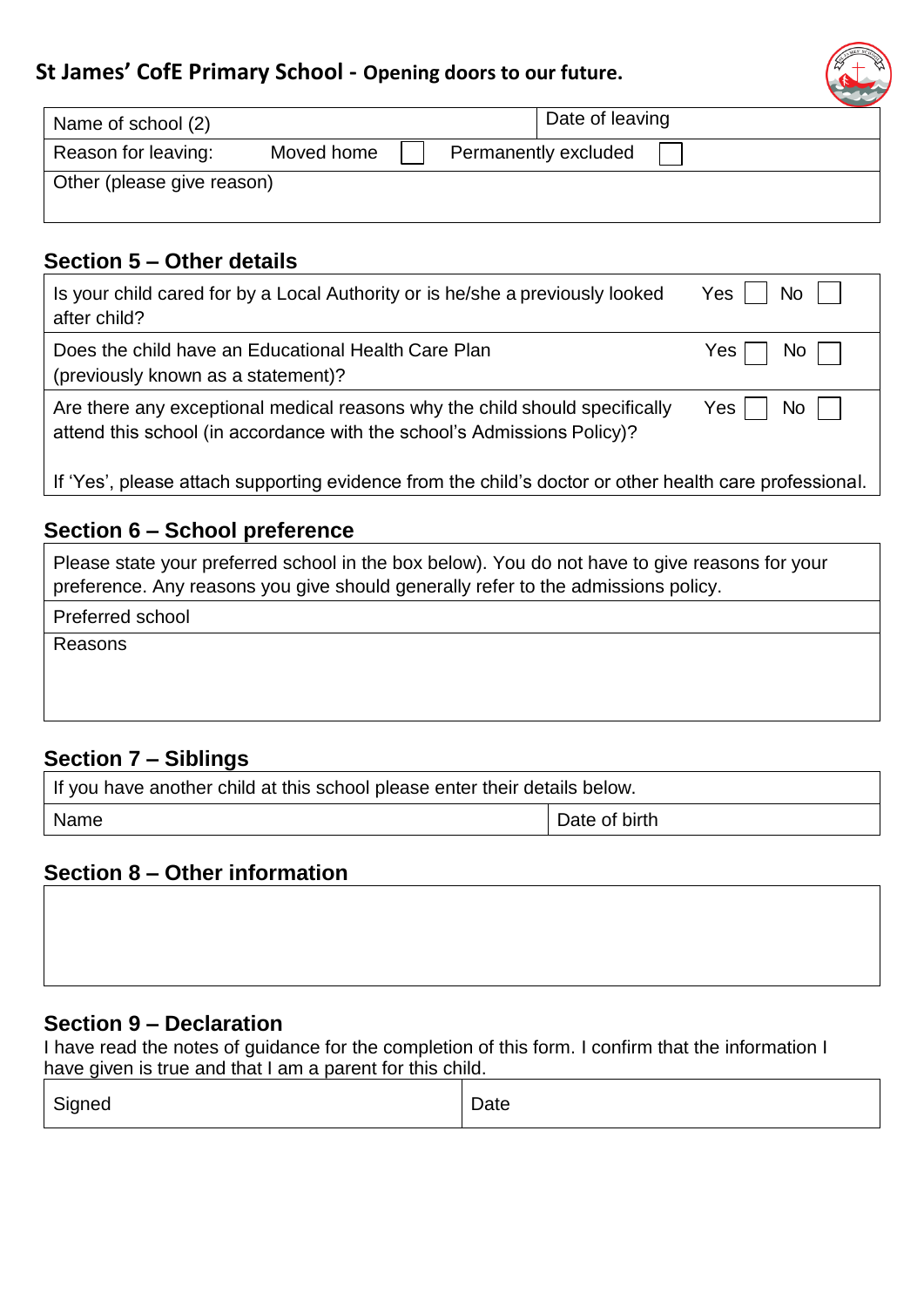**St James' CofE Primary School - Opening doors to our future.**



**Please return this form directly to St James' CofE Primary School by handing it in at the School Office or emailing the completed form to [admin.harlow@dcvst.org.](mailto:admin.harlow@dcvst.org)** 

**If you have any questions please phone the School Office who will be happy to provide you with any information.**

**To find out more about St James' CofE Primary School visit our website:**

**<https://stjamescofeprimaryschool.co.uk/>**